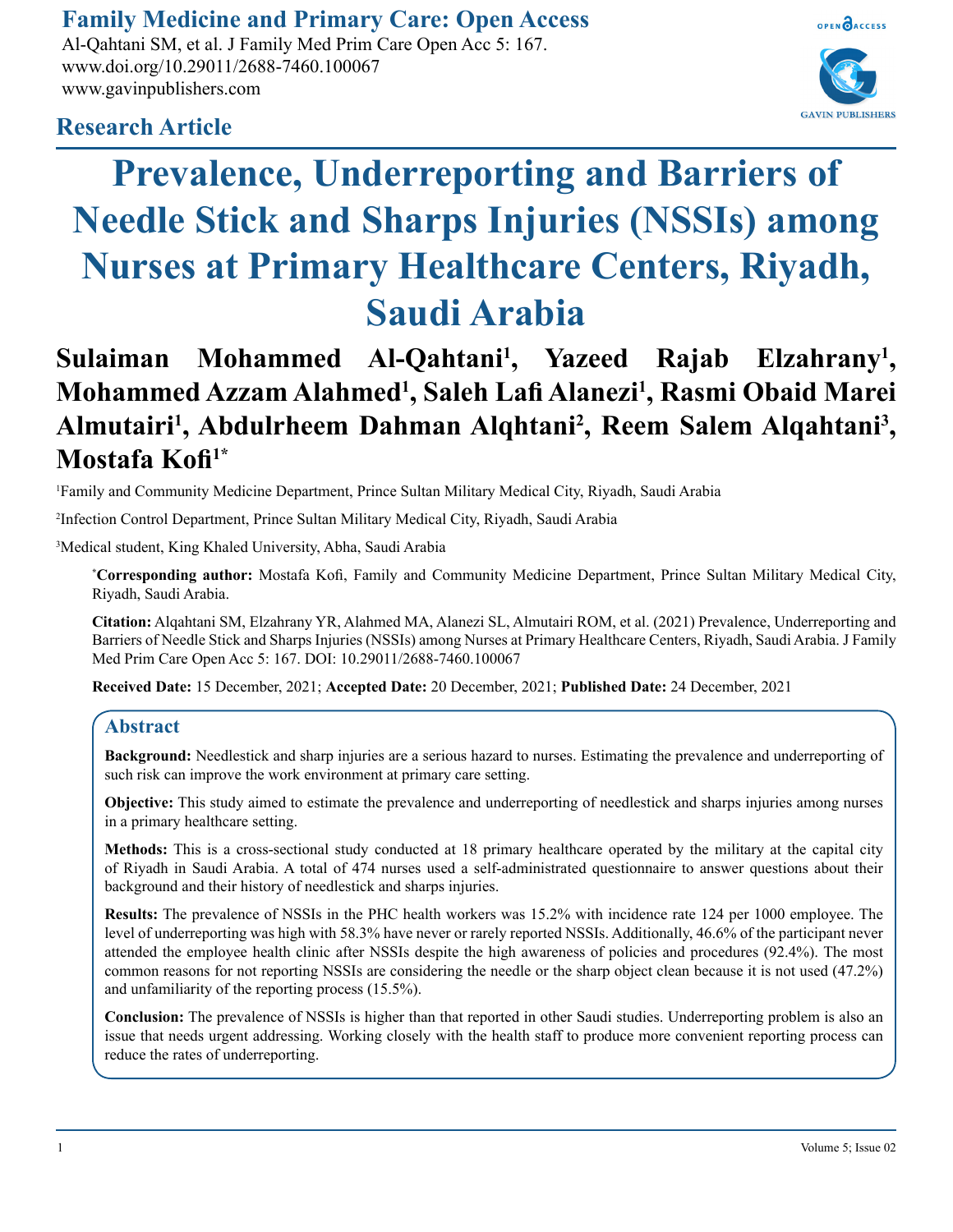**Keywords:** Needle stick injury; Reporting; Barriers

#### **Introduction**

Healthcare workers are susceptible to injuries and diseases caused by contaminated sharp objects such as needles. These injuries and diseases can be serious such as Human Immunodeficiency Virus (HIV), Hepatitis B Virus (HBV), Hepatitis C Virus (HCV), and *Treponema palladium* [1-3]. The risk of contracting these diseases after sustaining injury from a pathogen-positive sharp object has been documented in several longitudinal studies. One study reported 0.6% risk of contracting HIV [4], 6.0% - 30.0% for HBV [5], and 0%-10.0% for HCV [2,6-8]. Due to the seriousness of such issue in the health work environment, several studies tried to quantify the incidence, prevalence, and underreporting of this problem. In the next section, we will give a review of the studies we found in the literature that work in the same scope as our study. This review will also give an appraisal for the studies produced locally, regionally, and globally.

#### **Literature Review and Background**

The literature review is divided into two sections. The first section is concerned with the studies about prevalence and incidence rates of NSSIs. The second section we review the studies that investigated underreporting of NSSIs.

#### **Prevalence and Incidence of NSSIS Studies**

Since 2000, the burden of Needlesticks and Sharp Injuries (NSSIs) has been in decline. In 2000, the burden of injuries for HIV, HBV, and HCV was estimated globally to be 1,000, 66,000, and 16,000, respectively [9]. A recent systematic review that estimated the economic burden of NSSIs showed a decline in the incidence rate. However, the economic burden was still significant, especially in the developing countries [10]. The systematic review concluded that the mean costs are \$384.92 (standard deviation \$199.58) per injury. The costs range from \$125 to \$850 according to the treatment procedure and severity of the injury [10].

The prevalence of NSSIs has been reported in several studies. Locally, A study conducted in Mecca region in 2015 reported 13.1% NSSIs among 168 healthcare workers. The authors used a modified EPINet questionnaire to collect the data retrospectively. The major contributor was needles recapping which contributed to approximately 36% of the injuries [11]. The study sample size lacks the power to estimate differences between different groups. Furthermore, the study used only descriptive methods to show the relationship between prevalence and potential factors.

Another retrospective study using EPINet conducted at a large tertiary hospital was published in 2002 by Memish and colleagues. The study reported the incidences of NSSIs healthcare workers from 1997 to 2000 [12]. 33 incidences per 1000 workers were reported in all the years except 1997 which had a higher rate of 39 incidences per 1000. The major contributors are "unsafe practices" by the workers. This study has been conducted in one tertiary hospital in the city of Riyadh.

An of 5-year surveillance in a teaching hospital from 2001- 2005 was published in 2008 [13]. The study reported only a crude number of incidences over the period of surveillance of 133 incidences. The study does not report the total number of employees surveyed per year or the incidence rate. Hence, the average incidence rate is approximately 14 per 1000. No comparisons were drawn to examine any potential factors or contributors.

Another retrospective study over two years between January 2002 and December 2003 reported an incidence rate of 110 per 1000 employee. The study was carried out in a tertiary hospital in Riyadh. This incidence rate was highest among nurse and technicians and lowest in physicians [14]. The incidence rate reported in this study is higher than those reported in other studies. However, the study's results conform to the other local studies that needles recapping (syringes) are the most common cause of NSSIs [14].

Memish published another study for NSSIs at the same tertiary hospital investigated in 2001. The study analysed 433 reported NSSIs over the period 2007-2011. In 2009, 13.8% of the staff reported NSSI injury, and it was the highest rate reported. Nurses were the highest group at risk of NSSIs. The study reported disposable needles were the most common cause of NSSIs and hands were the most affect parts [15].

Regionally, we found results from Iranian study similar to our study. The prevalence of NSSIs was 16% in 2011 in 3806 healthcare workers staff. Similar to the results from the local studies, the Iranian study reported nurses at the highest group at risk of NSSIs. Additionally, most of NSSIs occurred during taking blood and injections (29.9%). The study also reported that 8:00- 10:00 AM the period with the highest risk of sustaining an injury [16]. The study used modified EPINet questionnaire. The study also used the data from a single tertiary hospital.

An extended literature search to global studies revealed studies from developed and developing countries. A prevalence study conducted in a university hospital in Germany concluded that in 2007 out of 561 health worker staff 31.4% sustained NSSIs. The study used self-reporting questionnaire to obtain the data [17]. A Thai study also reported 32.4% prevalence of NSSIs in 247 hospitals [18]. This study is the most comprehensive in regards to the scale among all studies we reviewed. Such large-scale study can be considered a national and regional benchmark for any work. However, this study only surveyed nurses who worked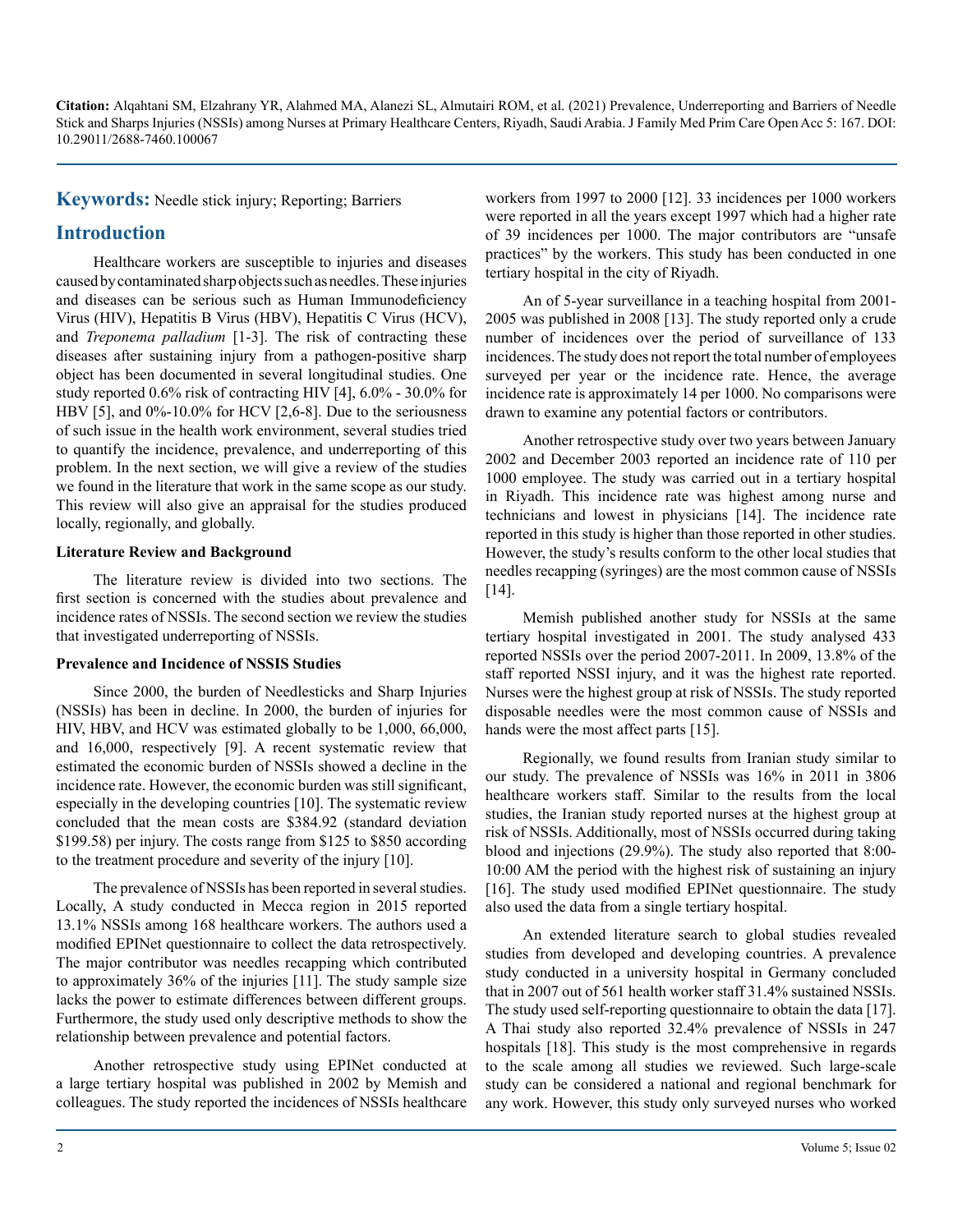in operation rooms. So, the generalisability of the results to all healthcare workers should be carefully reported. **Methods**

## **Sample size**

#### **Underreporting of NSSIs**

Locally, we did not find studies that measured underreporting of NSSIs directly. A study conducted in Iran measured underreporting and barriers of NSSIs reporting among nurses. The study published in 2010 used self-reporting questionnaire on 111 clinical nurses. In 12 months period, 14 out 38 nurses officially reported the incidence. The most common reasons for not reporting are dissatisfaction of the follow-up procedure (33.3%), and safe/ low risk considering of risk patients (29.2%) [19]. The study is one of the few studies found that discussed such issue. However, the drawbacks are the single location design and small sample size. A Chinese study reported 67.4% (161/239) did not officially report sustaining NSSIs. Safety/low risk of the source patient (62.8%) and annoyance from the procedure (17.9%) was the most common cause for not reporting the incidences [20]. The Chinese study was conducted in small and mid-sized clinics and hospitals. The setting is very similar regarding the services provided to the PHCs we are surveying. An older study conducted in Taiwan used a self-administrated questionnaire to quantify underreporting of NSSIs. The study surveyed over 8,645 healthcare workers from several hospitals in Taiwan. The results showed that 81.8% of the injuries were not reported. Physicians were more likely not to report the injuries. However, physicians were more likely to attend prevention programs. The most common reasons for nonreporting NSSIs were the item was unused (34.0%), self-assessment of injury (21.7%), and being busy to report the incidence (14.9%) [21].

The current study while it covers an issue that has been discussed in other studies conducted in Saudi Arabia, it has several advantages. First, it will provide an update on the current situation of NSSIs. Second, it will cover an area of interest that has not been covered by previous studies that are primary healthcare setting. Third, as far as our search is a concern, there are no studies that covered underreporting of NSSIs. Finally, we also investigate the barriers for nonreporting.

#### **Objectives**

- 1. Estimate the prevalence of Needlestick injuries among nurses at the primary health care centers operated by the military in Riyadh
- 2. Estimate the prevalence of underreported needlestick injuries among nurses at the primary health care centers operated by the military in Riyadh.

The sample size will be considered as a survey for all the nurses working. The available nurses are 531, and 474 participated. This number of participants accounts for 89.2% response rate. The sample was collected over the period between 01/09/2017 and 15/12/2017. Multiple waves were carried out to achieve the final sample size.

#### **Study Area**

Primary health care centers operated by Prince Sultan Military Medical City at Riyadh City.

Target population

Nurses in the centers of interest.

#### **Inclusion criteria**

- 1. Nurses working at PHCs and OPD at PSMMC
- 2. Working exclusively for the military hospital for the last year.

#### **Exclusion criteria**

Newly graduates without experience

#### **Study design and sampling method**

The study design is cross-sectional. The sample size will be considered as a survey for all the nurses working at PHCs operated by the military in Riyadh.

#### **The Study Tools**

The study employed a validated self-administrated questionnaire as a tool of the research. The questionnaire was designed by the author after extensive literature search. The face validation process included the consultation of 3 experts in the field and a statistician. After a period of receiving feedbacks and developing different versions of the questionnaire, the author adopted a final version of a pilot distribution. A test-re-test phase of 32 healthcare workers (nurses and lab workers) were asked to fill the questionnaire. The participants then were informed by the investigator that they would answer the same questionnaire in two weeks. A retest phase commenced two weeks after the initial distribution to all the participants. The average re-test time was 16.3 days.

A test of statistical agreement using Intraclass Correlation (ICC) was employed to test the internal validity of the questionnaire. The analysis did not yield statistically significant disagreement.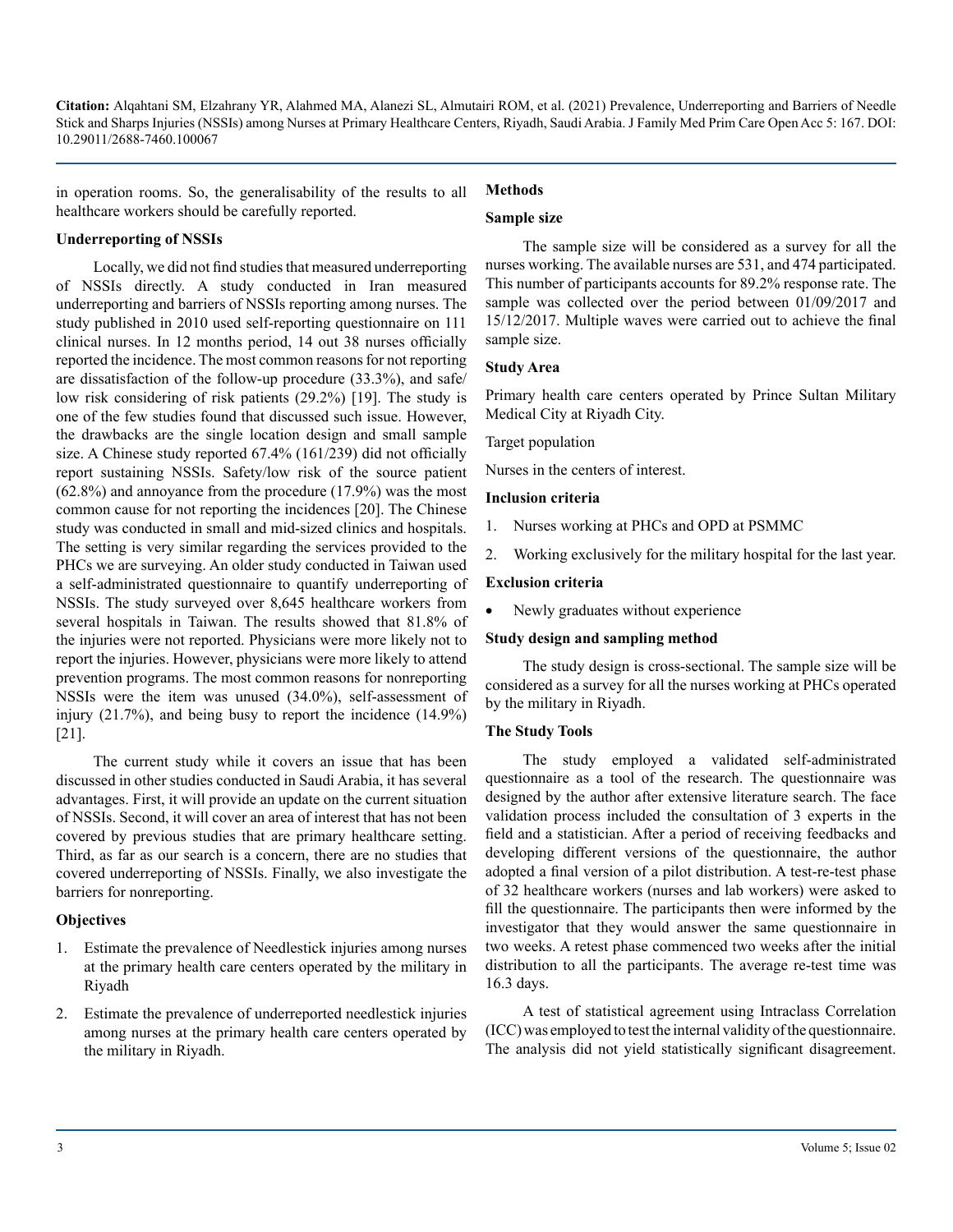The temporal validity ranged between 68%-100%. The reliability of the questionnaire was tested using Cronbach's alpha with half split data for the association. The Cronbach alpha was 0.86 which indicate the high reliability of the research tool. The half-split technique also did not show any insignificant association using Pearson's coefficient of correlation. Therefore, we considered the tool reliable.

#### **Data collection**

The data collection was a continuous process as per the principal investigator questionnaire distribution waves.

#### **Data management**

The data was coded between the 15th and 18th of December 2018. The questionnaire then was entered using the coded form into IBM SPSS version 22.0. The data cleaning and final preparation were conducted before the final data analysis.

#### **Statistical analysis**

The statistical analysis used descriptive statistics and graphical interpretation of the data to fulfill the study's objectives. Tables containing measures of central tendencies, frequencies, and percentages are produced. Bar and pie charts are produced as well to represent the data graphically.

#### **Ethical Considerations**

The study was approved by the ethical committee of PSMMC. All the participants were informed that their participation is voluntary. Additionally, they were informed that they have the right to withdraw at any point without being persuaded. Also, the participants have assured their anonymity, the privacy of the data, and that their no repercussions or consequences for refusal to participate or to withdraw.

#### **Results**

The results of the statistical analysis of the data collected are presented in this section. The participants' characteristics are presented in Table 1. The surveyed sampled consisted mainly of females (80.6%). The mean age of the participants is 33.9 years with a standard deviation of 7.7 years. The mean experience is eight years. The mean working hours is 45.9 hours weekly. The occupancy of the nurses distributed between 28.5% OPD nurses, 40.5% ER nurses, and 31.0 % PHC nurses. 18.4% reported that they do not perform injections. 45.1% answered that they perform between 1-10 injections daily, 26.6% perform 11-20 injections daily, and the rest are distributed as per Table 1. The majority attended educational sessions about NSSIs (76.6%), they know the hospital policy in case of NSSIs incidence (98.5%) and reported that they follow the guidelines precautions (99.5%).

| Characteristic                      | $Mean \pm SD^*$ | Frequency | Percentage |
|-------------------------------------|-----------------|-----------|------------|
| Age                                 | $33.9 \pm 7.7$  |           |            |
| Gender                              |                 |           |            |
| Male                                |                 | 92        | 19.4       |
| Female                              |                 | 382       | 80.6       |
| <b>Total</b>                        |                 | 474       | 100.0      |
| Occupation**                        |                 |           |            |
| Nurses on OPD                       |                 | 135       | 28.5       |
| Nurses in ER                        |                 | 192       | 40.5       |
| Nurses in PHC                       |                 | 147       | 31.0       |
| <b>Total</b>                        |                 | 474       | 100.0      |
| Weekly working hours                | $45.9 \pm 5.3$  |           |            |
| Number of injection performed daily |                 |           |            |
| $\boldsymbol{0}$                    |                 | 87        | 18.4       |
| $1 - 10$                            |                 | 214       | 45.1       |
| $11 - 20$                           |                 | 126       | 26.6       |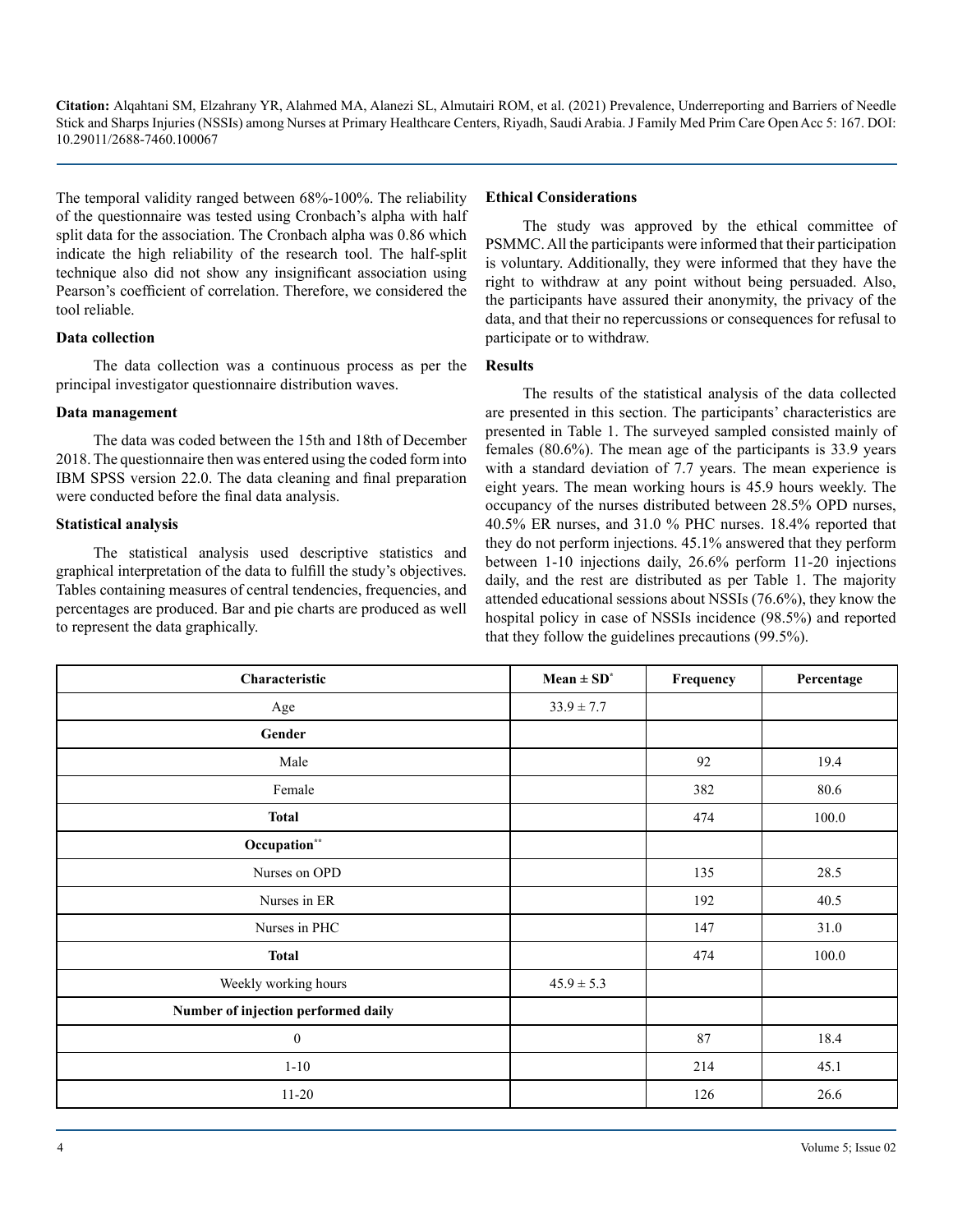| $21 - 30$                                                                                                                                             | 11             | 2.3     |  |
|-------------------------------------------------------------------------------------------------------------------------------------------------------|----------------|---------|--|
| $31 - 40$                                                                                                                                             | 6              | 1.3     |  |
| >40                                                                                                                                                   | 30             | 6.3     |  |
| <b>Total</b>                                                                                                                                          | 474            | 100.0   |  |
| Attendance of educational session about NSSIs <sup>†</sup>                                                                                            |                |         |  |
| Yes                                                                                                                                                   | 363            | 76.6    |  |
| N <sub>0</sub>                                                                                                                                        | 111            | 23.4    |  |
| <b>Total</b>                                                                                                                                          | 474            | 100.0   |  |
| Knowledge of the hospital policy about NSSIs <sup>†</sup>                                                                                             |                |         |  |
| Yes                                                                                                                                                   | 467            | 98.5    |  |
| No                                                                                                                                                    | $\overline{7}$ | 1.5     |  |
| <b>Total</b>                                                                                                                                          | 474            | 100.0   |  |
| <b>Following guidelines precautions</b>                                                                                                               |                |         |  |
| Yes                                                                                                                                                   | 470            | 99.2    |  |
| No                                                                                                                                                    | $\overline{4}$ | $0.8\,$ |  |
| <b>Total</b>                                                                                                                                          | 100.0          | 100.0   |  |
| *SD: Standard Deviation; *OPD: Outpatient Department, ER: Emergency Room, PHC: Primary Healthcare Clinic; *NSSIs: Needle Stick and<br>Sharps Injuries |                |         |  |

Table 1: Characteristics of the participants (n=474).

The participants were asked about the procedure they apply in the case of recapping a used needle "What to do for recapping needles?" The answers distribution is shown in Figure 1. Most of the participants (65.8%) answered that they do not recap the needle. In Figure 2, the participants replied to the question about the supplication of adequate gloves wear. 85.7% of the participants confirmed receiving adequate gloves wear.



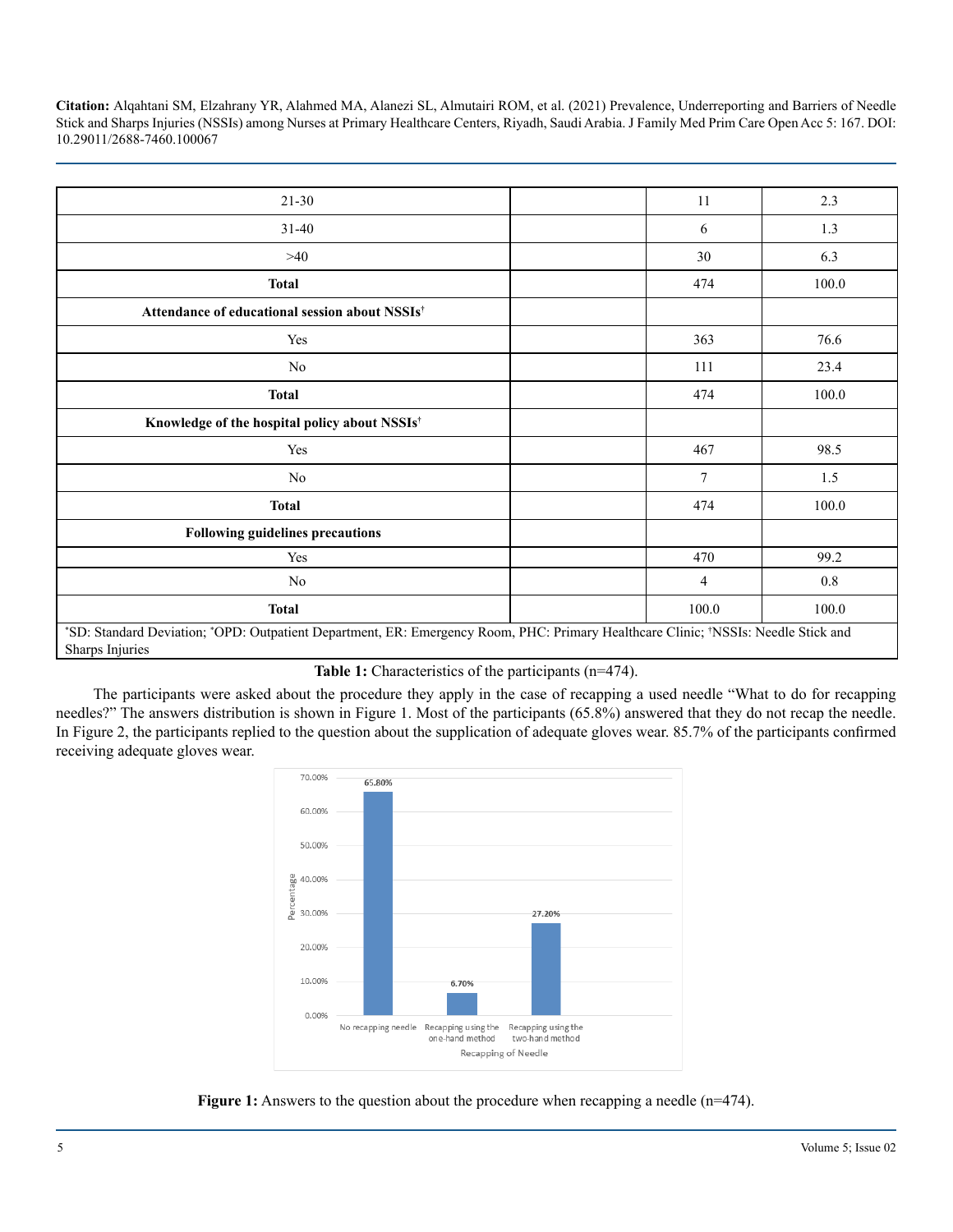

**Figure 2:** Distribution of the answers to the question "Have you been supplied with adequate gloves wear?" (n=474).

The awareness of the hospital policies and procedure in regards to NSSIs was asked to the participants. The answers distribution of this question is shown in Figure 3. The participants who responded that they are aware of the policy and procedure were 92.4% of the surveyed staff.



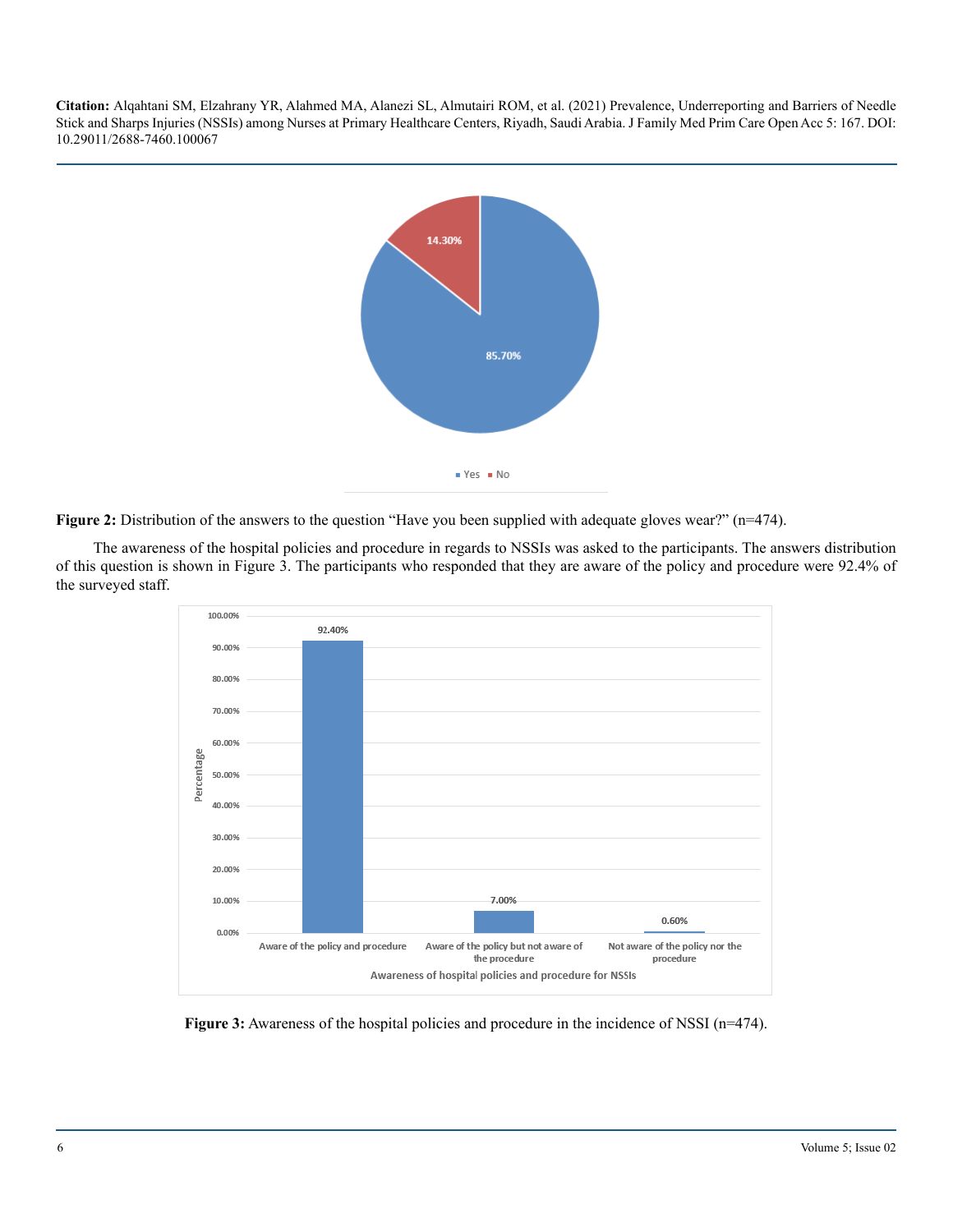The actions and steps taken after NSSIs are shown in Figure 4a and 4b. In Figure 4a, the participants mostly answered that they follow each step of the local procedure after NSSIs (95.4%). However, when the participants were asked about the steps that they should follow per the hospital policy, 73.8% answered the complete steps (Figure 4b) correctly.



**Figure 4: a)** The distribution of the answers about the action commonly taken after NSSIs, **b)** The distribution of the answers about the completeness of the steps mentioned by the participant of the local policy after NSSIs (n=474).

The prevalence of NSSIs was measured in the last 12 months by a self-reporting question "have you been injured by a needle or a sharp object in the last 12 months?" The answers show that the prevalence of NSSIs is 15.2% (Figure 5). The total number of NSSIs was 59.

The underreporting of NSSIs was measured by asking the participants about the frequency of reporting NSSIs "how often do you report NSSIs at work?" Figure 6 shows the distribution of the answers. Only 30.4% of the participants answered that they always report NSSIs. While the underreporting is present in the majority, 28.1% never reported NSSIs, and 30.2% rarely report them.



**Figure 5:** Prevalence of NSSIs in the last 12 months (n=387).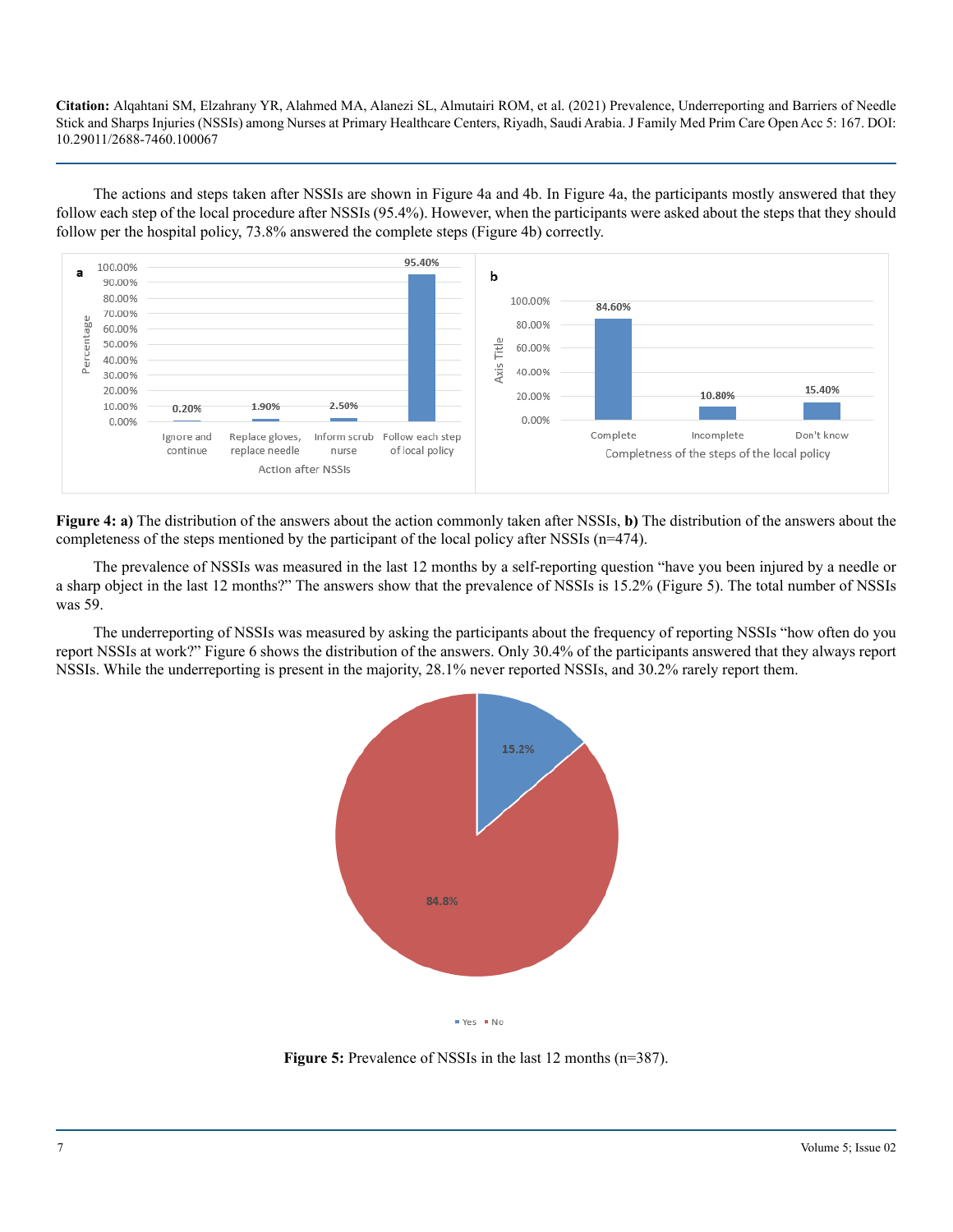

**Figure 6:** Frequency of reporting NSSIs by the participants (n=474).

The barriers to reporting NSSIs were investigated through a closed questionnaire question with the option to comment on the choices provided for additional reasons or information. The participant's barriers for reporting NSSIs are summarised in Figure 7. The main barrier or reason for not reporting an NSSI is that the needle of the object is clean and not used (47.70%). The participants were asked their willingness to undertake training on NSSIs. 92% of the participants answered positively (Figures 7a and 7b).



**Figure 7a:** Barriers for reporting NSSI among staff.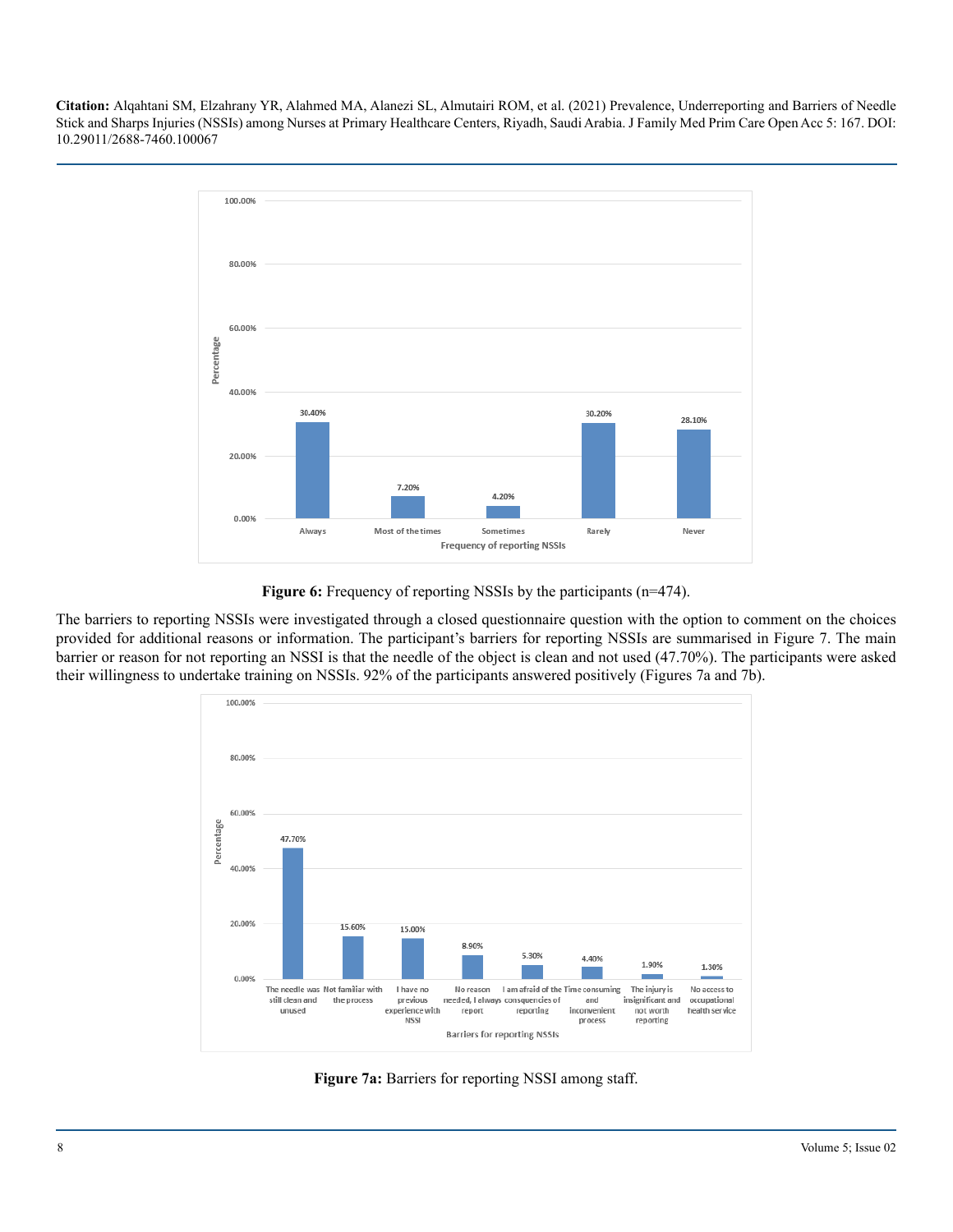



**Figure 7b:** Willingness to undertake training on NSSIs.

The underreporting of NSSIs was measured in a binary question to test the consistency of the answers with the previous one about the frequency of reporting. This question asked the participants if they "have ever visited the employee health clinic after NSSIs?". The participants who answered negatively formed 46.6% of the answers (Figure 8). Finally, the participants were quizzed about receiving post-exposure prophylactic for NSSIs. Only 32.5% answered positively (Figure 9).





**Figure 9:** Percentage of participants who received post-exposure prophylactic for NSSIs.

#### **Discussion**

This study aimed to estimate the prevalence, underreporting, and barriers for NSSIs among nurses in PHCs. The findings show that prevalence of NSSIs in the 12 months before answering the questionnaire was 15.2% among the surveyed workers. The underreporting is estimated to range between 46.6% and 58.3% among the workers. The most common reason for underreporting NSSIs is considering the low injury risk due to the object is clean and unused.

The prevalence of NSSIs in our study is higher than what is reported in tertiary hospitals and ER in Saudi Arabia. The prevalence of 15.2% and incidence rate of 152 per 1000 employee were higher than all other local studies [12,14,15,22]. The prevalence in these studies ranged between 0.9% and 4.2%. This discrepancy can be due to several factors. One factor is the more hectic nature of primary health care settings than tertiary hospitals. Secondly, our sample constitutes of nurses only, who are more vulnerable to NSSIs than other occupations as documents in several studies [16,23-27]. Thirdly, our result shows lack of recapping needles practice by the staff, which can contribute to an increased hazard. Finally, it can be due to stricter policies implemented at these establishments.

However, there are studies that reported higher prevalence rates. Abbas, et al. reported higher NSSIs prevalence (23.6%) in Saudi Arabian hospitals and PHCs [28]. El-Hazmi, et al. reported 26% prevalence of NSSIs in a teaching hospital [13]. These higher prevalence rates can be attributed to the policies and safety measurements applied.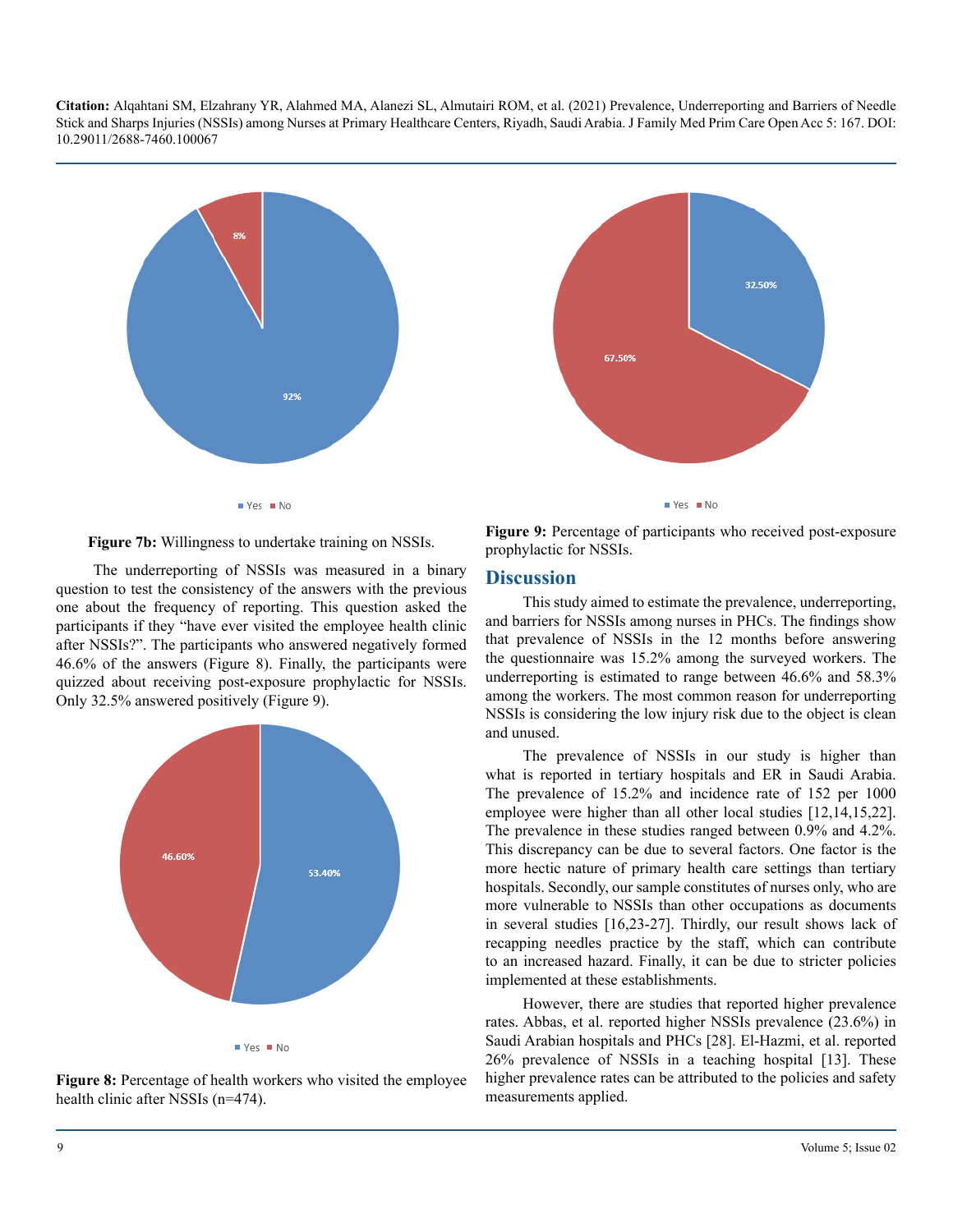The underreporting of NSSIs is also one of the areas of investigations of this study. Our estimation using two different question that under-reporting can range between 46.6% and 58.3%. Since there are no local studies to draw a comparison, we compared our findings with studies from different countries. A Chinese study reported variable underreporting across tertiary hospitals' sectors. Outpatient clinics were the lowest with  $46.2\%$ underreporting and surgery the highest with 85.7% [20]. Another study in the US estimated underreporting of NSSIs by 65% [29]. This number increase to as high as 81.8% in a Taiwanese study [21]. Our study shows lower underreporting than other studies. This can be attributed to the nature of the sample. Several studies reported that physicians are more likely to self-assess NSSIs and not to report than other occupations [24,25,30-32].

The common reasons for not reporting NSSIs are similar to what we found in the literature. The most common reason is considering the low injury risk. This consideration either can stem from the belief that there is no risk from the unused object or that the patient is low risk [19,21,29,32,33].

This study has the advantage of being the first, as far as our search process is concerned, in KSA to have addressed the underreporting of NSSIs. It has investigated the barriers or reasons for not reporting NSSIs. Additionally, it has the advantage of being the first study in KSA that considered several PHCs and investigated such setting.

We acknowledge that our study also has several limitations. The self-administrated questionnaire is prone to recall bias and other subjective measurement problems. Also, the lack of diversity in regards to the areas of work that our sample came from. Only nurses with no lab workers, physicians or housekeeping staff. This issue limits the generalisability of our results.

#### **Conclusion and Recommendations**

The results show negative signs in regards to the relatively high prevalence of NSSIs in comparison to previous studies. Furthermore, the levels of underreporting are still worrying. The barriers to reporting are shared across the medical field globally, and it can be overcome with more effort to make the process more convenient. As per the results obtained from the data we recommend: Working closely with the staff to produce a more convenient process to report NSSIs; and to Improve the awareness of policies and procedures continuously also, Further studies that look deeper into the factors associated with injuries in PHC setting.

#### **References**

- 1. [Gerberding JL \(1994\) Incidence and prevalence of human](https://pubmed.ncbi.nlm.nih.gov/7995979/)  [immunodeficiency virus, hepatitis B virus, hepatitis C virus, and](https://pubmed.ncbi.nlm.nih.gov/7995979/)  [cytomegalovirus among health care personnel at risk for blood](https://pubmed.ncbi.nlm.nih.gov/7995979/)  [exposure: final report from a longitudinal study. J Infect Dis 170: 1410-](https://pubmed.ncbi.nlm.nih.gov/7995979/) [1417.](https://pubmed.ncbi.nlm.nih.gov/7995979/)
- 2. [Lanphear BP, Linnemann CC, Cannon CG, DeRonde MM, Pendy L,](https://pubmed.ncbi.nlm.nih.gov/7534324/)  [et al. \(1994\) Hepatitis C virus infection in healthcare workers: risk of](https://pubmed.ncbi.nlm.nih.gov/7534324/) [exposure and infection. Infect Control Hosp Epidemiol 15: 745-750.](https://pubmed.ncbi.nlm.nih.gov/7534324/)
- 3. [Shah SM, Merchant AT, Dosman JA \(2006\) Percutaneous injuries](https://pubmed.ncbi.nlm.nih.gov/17074095/)  [among dental professionals in Washington State. BMC Public Health](https://pubmed.ncbi.nlm.nih.gov/17074095/)  [6: 269.](https://pubmed.ncbi.nlm.nih.gov/17074095/)
- 4. [Henderson DK, Fahey BJ, Willy M, Schmitt JM, Carey K, et al. \(1990\)](https://pubmed.ncbi.nlm.nih.gov/2240876/)  [Risk for occupational transmission of human immunodeficiency virus](https://pubmed.ncbi.nlm.nih.gov/2240876/)  [type 1 \(HIV-1\) associated with clinical exposures: a prospective](https://pubmed.ncbi.nlm.nih.gov/2240876/)  [evaluation. Ann Intern Med 113: 740-746.](https://pubmed.ncbi.nlm.nih.gov/2240876/)
- 5. [Mauskopf JA, Bradley CJ, French MT \(1991\) Benefit-cost analysis of](https://pubmed.ncbi.nlm.nih.gov/1824040/)  [hepatitis B vaccine programs for occupationally exposed workers. J](https://pubmed.ncbi.nlm.nih.gov/1824040/) [Occup Med 33: 691-698.](https://pubmed.ncbi.nlm.nih.gov/1824040/)
- 6. [Kiyosawa K, Sodeyama T, Tanaka E, Nakano Y, Furuta S, et al. \(1991\)](https://pubmed.ncbi.nlm.nih.gov/1907441/)  [Hepatitis C in hospital employees with needlestick injuries. Ann Intern](https://pubmed.ncbi.nlm.nih.gov/1907441/)  [Med 115: 367-369.](https://pubmed.ncbi.nlm.nih.gov/1907441/)
- 7. [Mitsui T, Iwano K, Masuko K, Yamazaki C, Okamoto H, et al. \(1992\)](https://pubmed.ncbi.nlm.nih.gov/1427651/)  [Hepatitis C virus infection in medical personnel after needlestick](https://pubmed.ncbi.nlm.nih.gov/1427651/)  [accident. Hepatology 16: 1109-1114.](https://pubmed.ncbi.nlm.nih.gov/1427651/)
- 8. [Hernandez ME, Bruguera M, Puyuelo T, Barrera JM, Tapias JMS, et](https://pubmed.ncbi.nlm.nih.gov/1484168/)  [al. \(1992\) Risk of needle-stick injuries in the transmission of hepatitis](https://pubmed.ncbi.nlm.nih.gov/1484168/)  [C virus in hospital personnel. J Hepatol 16: 56-58.](https://pubmed.ncbi.nlm.nih.gov/1484168/)
- 9. Prüss‐[Üstün A, Rapiti E, Hutin Y \(2005\) Estimation of the global](https://pubmed.ncbi.nlm.nih.gov/16299710/)  [burden of disease attributable to contaminated sharps injuries among](https://pubmed.ncbi.nlm.nih.gov/16299710/)  health‐[care workers. Am J Ind Med 48: 482-490.](https://pubmed.ncbi.nlm.nih.gov/16299710/)
- 10. Huang H, Lim J, Ma A, Li H (2016) A Systematic Review: Economic Burden Of Needlestick Injuries On Healthcare Workers. Value in Health 19: A456-A457.
- 11. [Alzahrani W, Almatrafi Y, Alzahrani Y, Alahmadi Y, Allehyani E, et al.](https://www.ijsr.net/archive/v6i1/28121601.pdf)  [\(2017\) Frequency of Needlestick Injury with Associated Risk Factors](https://www.ijsr.net/archive/v6i1/28121601.pdf) [and Knowledge about Blood Borne Transmitted Diseases among](https://www.ijsr.net/archive/v6i1/28121601.pdf)  [Health Care Workers in Alnoor Specialist Hospital, Makkah, Saudi](https://www.ijsr.net/archive/v6i1/28121601.pdf)  [Arabia. International Journal of Science and Research 6: 830-833.](https://www.ijsr.net/archive/v6i1/28121601.pdf)
- 12. [Memish ZA, Almuneef M, Dillon J \(2002\) Epidemiology of needlestick](https://pubmed.ncbi.nlm.nih.gov/12032499/)  [and sharps injuries in a tertiary care center in Saudi Arabia. Am J Infect](https://pubmed.ncbi.nlm.nih.gov/12032499/)  [Control 30: 234-241.](https://pubmed.ncbi.nlm.nih.gov/12032499/)
- 13. [El-Hazmi MM, Al-Majid FM \(2008\) Needle stick and sharps injuries](https://www.researchgate.net/publication/228639578_Needle_stick_and_sharps_injuries_among_health_care_workers_A_5-year_surveillance_in_a_teaching_center_in_Saudi_Arabia)  [among health care workers: A 5-year surveillance in a teaching center](https://www.researchgate.net/publication/228639578_Needle_stick_and_sharps_injuries_among_health_care_workers_A_5-year_surveillance_in_a_teaching_center_in_Saudi_Arabia)  [in Saudi Arabia. Biomedical Research 19.](https://www.researchgate.net/publication/228639578_Needle_stick_and_sharps_injuries_among_health_care_workers_A_5-year_surveillance_in_a_teaching_center_in_Saudi_Arabia)
- 14. [Jahan S \(2005\) Epidemiology of needlestick injuries among health](https://pubmed.ncbi.nlm.nih.gov/16119525/)  [care workers in a secondary care hospital in Saudi Arabia. Ann Saudi](https://pubmed.ncbi.nlm.nih.gov/16119525/)  [Med 25: 233-238.](https://pubmed.ncbi.nlm.nih.gov/16119525/)